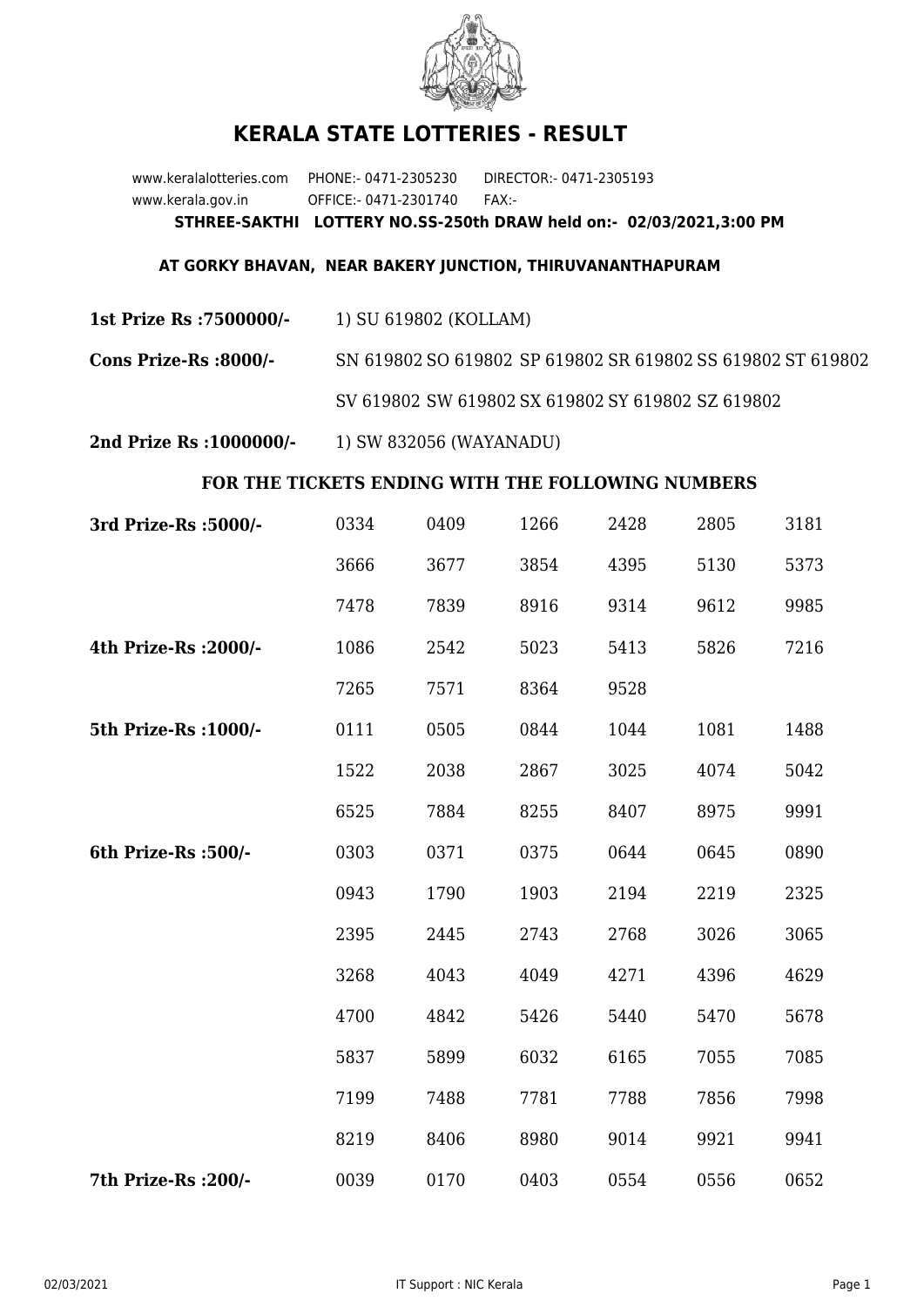|                      | 0666 | 0742 | 0973 | 1199 | 1236 | 1381 |
|----------------------|------|------|------|------|------|------|
|                      | 1674 | 1920 | 2250 | 2553 | 3237 | 3873 |
|                      | 4040 | 4501 | 4573 | 4792 | 5043 | 5078 |
|                      | 5518 | 5696 | 6662 | 6668 | 6760 | 7010 |
|                      | 7258 | 7499 | 7611 | 7694 | 7954 | 8317 |
|                      | 8453 | 8457 | 8502 | 8624 | 9259 | 9279 |
|                      | 9499 | 9588 | 9793 |      |      |      |
| 8th Prize-Rs : 100/- | 0081 | 0259 | 0293 | 0311 | 0353 | 0412 |
|                      | 0413 | 0543 | 0590 | 0658 | 0729 | 0808 |
|                      | 0817 | 0870 | 0942 | 0944 | 0999 | 1070 |
|                      | 1122 | 1299 | 1574 | 1600 | 1615 | 1769 |
|                      | 1789 | 1823 | 1826 | 1901 | 1918 | 2161 |
|                      | 2223 | 2316 | 2362 | 2459 | 2473 | 2752 |
|                      | 2764 | 2989 | 3011 | 3100 | 3140 | 3164 |
|                      | 3344 | 3457 | 3476 | 3502 | 3594 | 3688 |
|                      | 3851 | 3856 | 4252 | 4376 | 4397 | 4710 |
|                      | 4872 | 4946 | 4970 | 5016 | 5108 | 5116 |
|                      | 5379 | 5565 | 5567 | 5603 | 5687 | 5800 |
|                      | 5813 | 5814 | 5978 | 6010 | 6024 | 6060 |
|                      | 6206 | 6214 | 6338 | 6354 | 6359 | 6418 |
|                      | 6433 | 6609 | 6641 | 6682 | 6709 | 6789 |
|                      | 6807 | 6847 | 6873 | 6922 | 6967 | 7094 |
|                      | 7125 | 7269 | 7274 | 7300 | 7498 | 7513 |
|                      | 7548 | 7574 | 7596 | 7849 | 7897 | 7910 |
|                      | 8014 | 8121 | 8254 | 8446 | 8843 | 8867 |
|                      | 8994 | 9056 | 9080 | 9250 | 9345 | 9454 |
|                      | 9455 | 9475 | 9618 | 9771 | 9776 | 9869 |

 The prize winners are advised to verify the winning numbers with the results published in the Kerala Government Gazatte and surrender the winning tickets within 30 days.